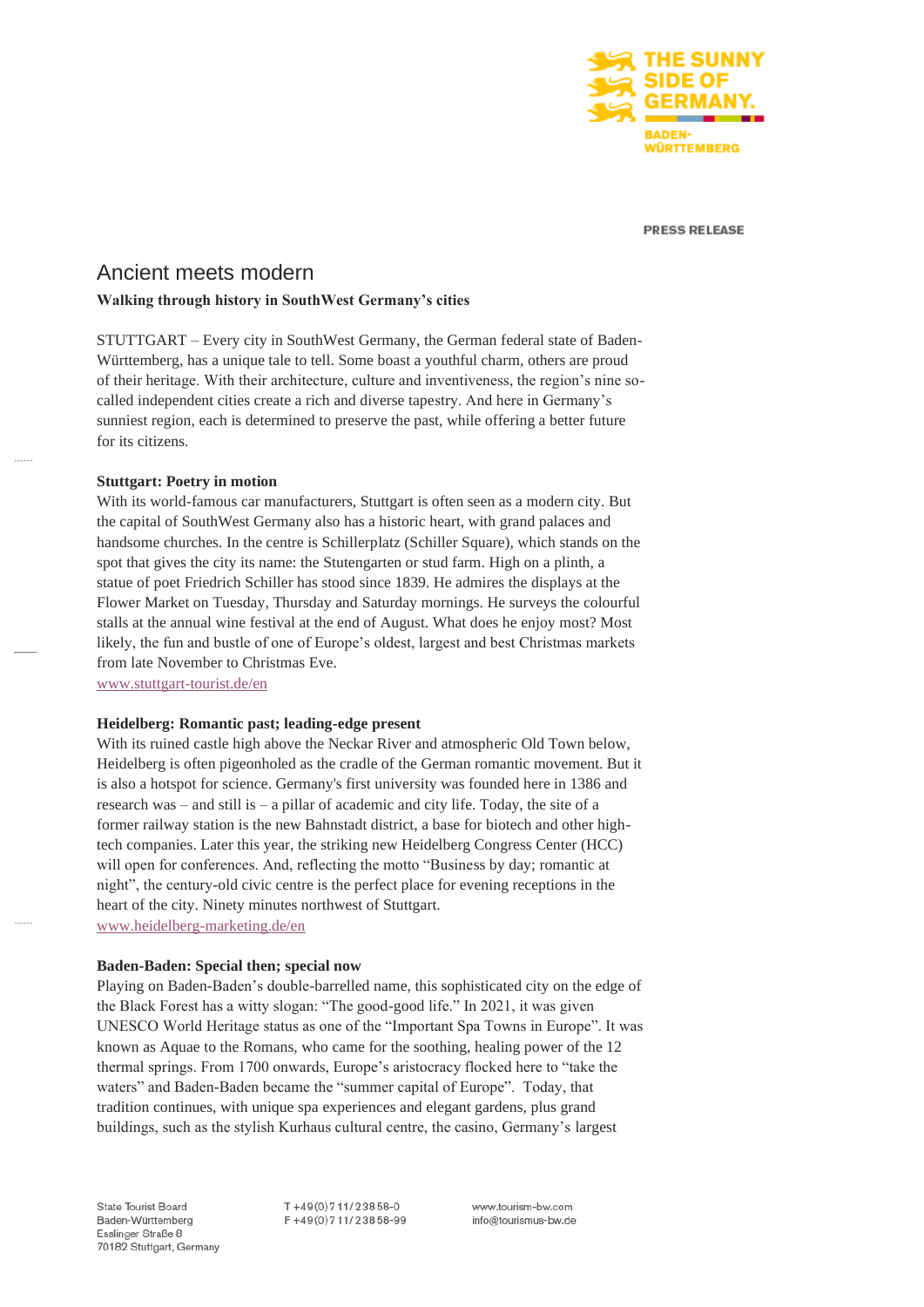

page 2

opera house and world-class art museums. No city offers so much glamour and style, all conveniently close together. Ninety minutes west of Stuttgart. [www.baden-baden.com/en](http://www.baden-baden.com/en)

# **Ulm: UNESCO recognises Oath Monday**

In July, the citizens of Ulm celebrate Oath Monday, a unique ceremony that dates back to the 14th century. In the Weinhof, the oldest part of Ulm, they gather at the Oath House (Schwörhaus). High on a balcony, the mayor gives an hour-long speech that looks back at what he has achieved in the past year and then forward to the goals for the coming year. The ringing of the Oath Bell is followed by the mayor's vow to "serve rich and poor alike". Then the shops shut, and the partying begins. The highlight is the "Nabada". With themed, decorated boats and live music, it is like a carnival procession floating down the Danube. This ancient tradition was named by UNESCO as Intangible Cultural Heritage in 2021. Ninety minutes southeast of Stuttgart. [www.tourismus.ulm.de/en/](http://www.tourismus.ulm.de/en/)

# **Freiburg: One of Europe's Greenest Cities**

Green, greener, greenest. That's Freiburg, the historic city between vineyards and the Black Forest. Back in the 1970s, locals protested against plans to build a nearby nuclear power plant. They kick-started an ecological revolution. And that green revolution is now a way of life in Freiburg, with numerous initiatives. In 2010, Environmental Action Germany named Freiburg the "Federal Capital for Climate Protection". Germany's southernmost city is still an example of sustainability. Stay in a comfortable climate-neutral hotel or guesthouse; use the GreenCityMap to explore exciting green initiatives. Particularly impressive is the Heliotrope, the world's first plus-energy house, producing three times more energy than it uses. Stroll through the Vauban district: dating back to the 1990s, this is a model of sustainable urban development, with its green hotel, green spaces and low traffic. Two hours southwest of Stuttgart. [www.visit.freiburg.de/en](http://www.visit.freiburg.de/en)

# **Karlsruhe: Cradle of modern media communication**

Not every city in SouthWest Germany has medieval roots: Karlsruhe was planned and built in 1715. It was the brainchild of Karl, Margrave of Baden-Durlach, who wanted a city that was "open in structure and spirit". Nicknamed the Fan City, because the main avenues fan out from the palace, Karlsruhe retains that creative open-mindedness, especially on the global art and culture scene. The ZKM (Center for Art and Media Karlsruhe) was recently ranked among the world's top five museums by ArtsFacts.net. In 2019, UNESCO named Karlsruhe as a "City of Media Arts", adding it to its "Creative Cities Network". And in the funky Alter Schlachthof district, 19th-century industrial buildings now house start-ups, performance venues, nightspots and restaurants. One hour west of Stuttgart.

[www.karlsruhe-erleben.de/en](http://www.karlsruhe-erleben.de/en)

 $T + 49(0)711/23858-0$ F+49(0)711/23858-99 www.tourism-bw.com info@tourismus-bw.de